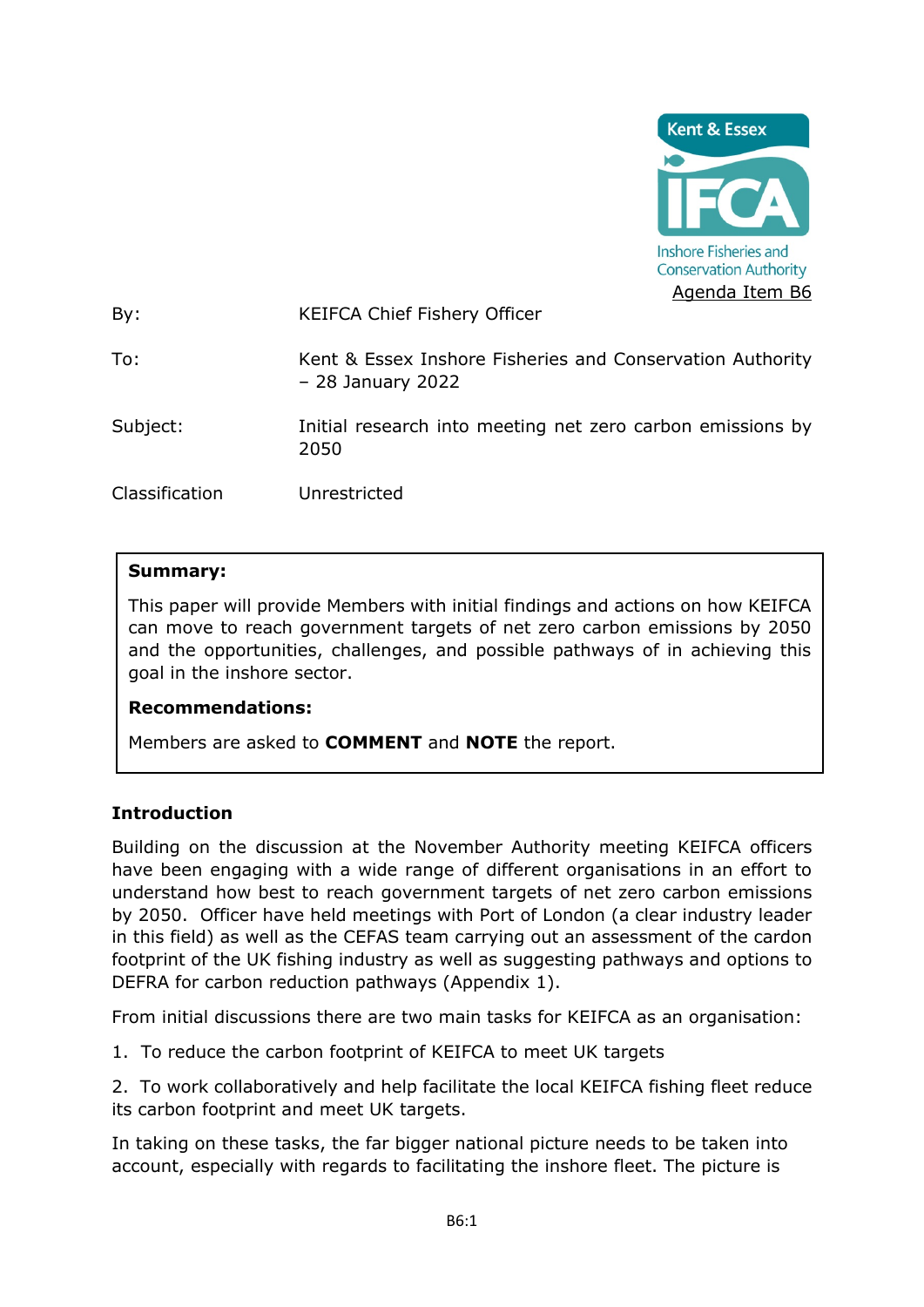constantly evolving and shifting, as much more focus is brought to bear on practical solutions to addressing climate change.

#### **1. Reducing the carbon footprint of KEIFCA to meet UK targets (net zero emissions by 2050)**



**Figure 1 SCATTER emissions inventory for Kent & Medway 2017 (excluding land use)**

Analysis from KCC -Kent & Medway Emissions Analysis and Pathways to Net Zero (Dec 2020) (Fig. 1) breaks down the CO2 emissions per emission type and helps contextualise the challenge across the county. As an organisation our major emissions are likely to come from transport (patrol vessels and trucks) and heating and running our offices.

One of the first steps to undertake will be to complete a  $CO<sub>2</sub>$  audit and produce a baseline from which to measure progress. Building on this analysis and other organisations action plans (Fig. 2), we can then develop a short, medium and long-term  $CO<sub>2</sub>$  reduction action plan (if obvious actions emerge from this process



we will look to bring them to the Authority as quickly as possible and act on them rapidly). Our ambition would be to present at least a draft short-term action plan to the Authority by September, the whole plan by the end of 2022 and then integrate the reduction action plan into our future annual plans starting with the 2023/24 annual plan.

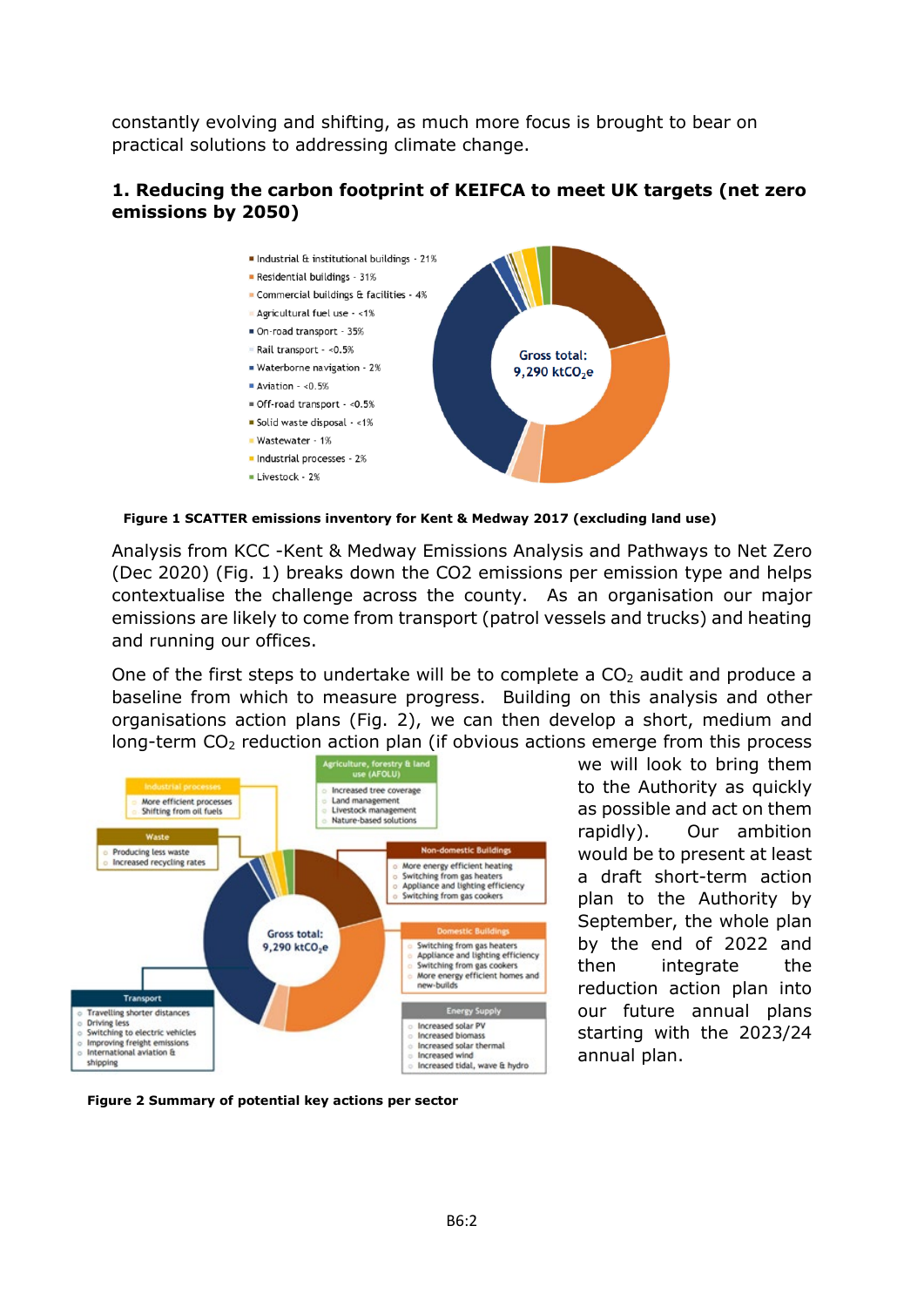### **2. Collaborative working and facilitation to explore new opportunities for the inshore fleet**

An initial search of the internet shows there are a lot of different  $CO<sub>2</sub>$  reduction plans mirroring governmental and organisational structures (national and local/ regional plans and sectoral (fishing industry) and wider marine industry plans). Unfortunately, the one thing they all have in common is that the needs of the inshore fishing fleet are either too small to be included or seen as a lower priority with efforts initially focusing on larger vessels.

One of the challenges for the inshore fleet moving forward will be to make sure its needs and requirements are clearly considered in future planning and resourcing. As a nation we can capitalise on the inshore industry's ability to respond quickly to new opportunities, find practical low-cost solutions to problems and entrepreneurial culture.

When you look at what the inshore fishing industry could be in 2050 it is clear we are at a crossroads, with a predominately aging fishing fleet (most fishing boats are 15 years or older) and the vast majority of active fishers in the industry over 55. There is a massive opportunity post EU exit to re-imagine what the inshore fleet could look like in 30 years' time and use this change to highlight and improve the advantages the inshore fleet already possess. Inshore vessels already have a relatively low carbon footprint per kg fish (compared to other fishing fleets) and an ability to supply local markets reducing the carbon cost of transport (e.g. reduce examples like Greek farmed sea bass being sold in fish shops, in harbours, 4m away from where local sea bass are landed!). For those with long memories, it is important not to make the same mistakes as the past when the inshore fleet was excluded from the allocation of UK fishing quotas because it was seen as a minor player.

Specifically, within KEIFCA district there is a huge strategic potential to capitalise better on the significant populations in Kent, Essex and London, on the vast amount of renewable energy and national energy infrastructure in our district and the skills and ingenuity of our sector. Since the inception of Kent and Essex Sea Fishery Committee (KEIFCAs forerunner) in 1888 the fishing industry has transformed itself numerous times from oyster smacks to steam trawlers to ever more powerful diesel engines. The change to a carbon neutral industry is the next iteration in this journey, however this time there is the ability for inshore fishers to take the lead and describe their future.

## **3. The national picture**

#### *3.1 Marine carbon neutral plans*

The Governments Clean Maritime Plan written in 2019 by the Department for Transport is the environment route map of Maritime 2050, outlining the UK's pathway to zero emissions shipping. Although the plan primarily addresses the needs of large ships, the infrastructure changes will likely frame the options and technology available to the inshore fleet. The text below pulls out some of the plan's key points, however the full document is work a quick read.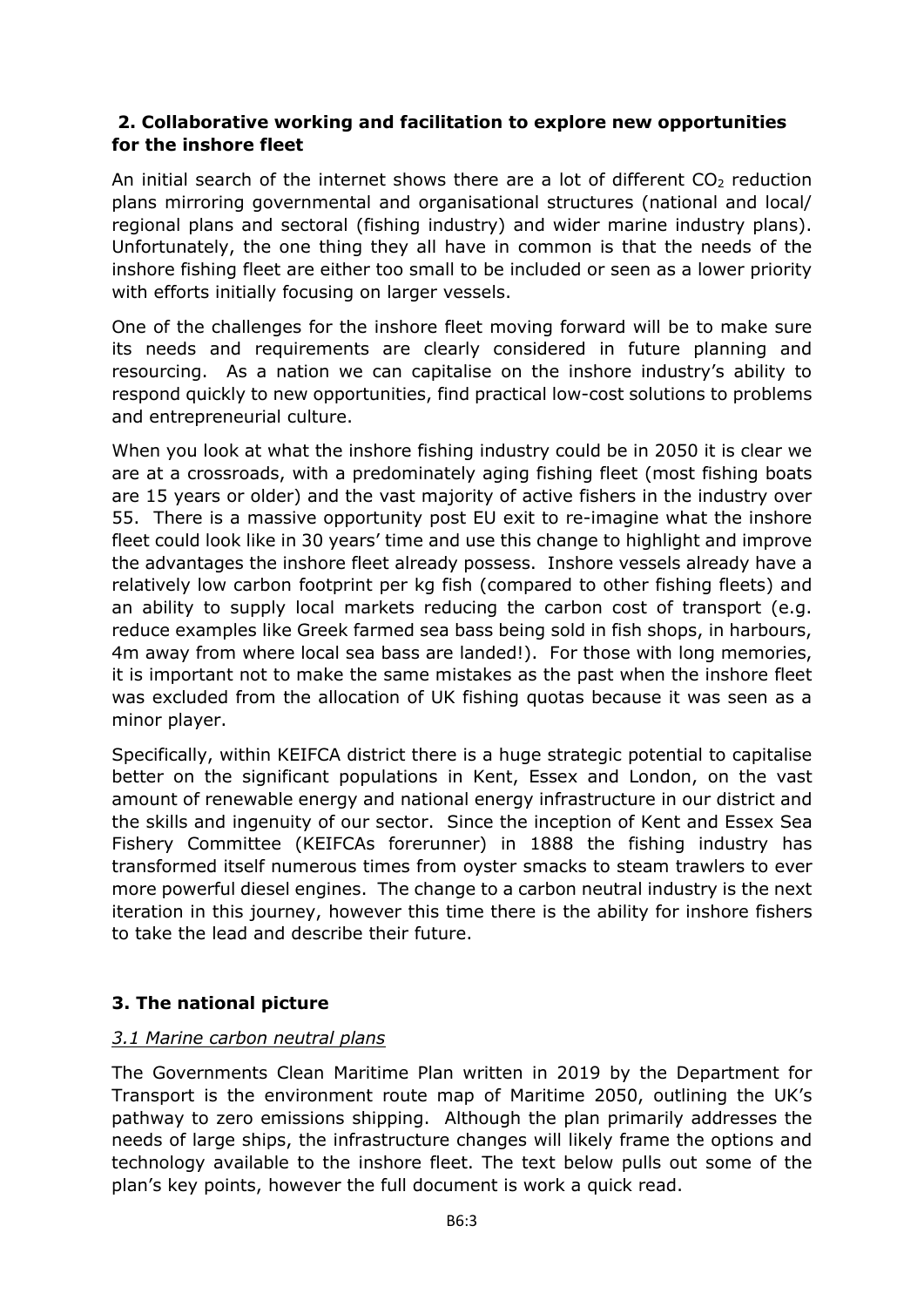[https://assets.publishing.service.gov.uk/government/uploads/system/uploads/at](https://assets.publishing.service.gov.uk/government/uploads/system/uploads/attachment_data/file/815664/clean-maritime-plan.pdf) [tachment\\_data/file/815664/clean-maritime-plan.pdf](https://assets.publishing.service.gov.uk/government/uploads/system/uploads/attachment_data/file/815664/clean-maritime-plan.pdf)

In Maritime 2050, the Government set out its vision for the future of zero emission shipping:

*"In 2050, zero emission ships are commonplace globally. The UK has taken a proactive role in driving the transition to zero emission shipping in UK waters and is seen globally as a role model in this field, moving faster than other countries and faster than international standards. As a result, the UK has successfully captured a significant share of the economic, environmental and health benefits associated with this transition."*

## Ambitions

### **By 2025 we expect that:**

i. All vessels operating in UK waters are maximising the use of energy efficiency options. All new vessels being ordered for use in UK waters are being designed with zero emission propulsion capability. Zero emission commercial vessels are in operation in UK waters.

ii. The UK is building clean maritime clusters focused on innovation and infrastructure associated with zero emission propulsion technologies, including bunkering of low or zero emission fuel.

#### **By 2035 we expect that:**

iii. The UK has built a number of clean maritime clusters. These combine infrastructure and innovation for the use of zero emission propulsion technologies. Low or zero emission marine fuel bunkering options are readily available across the UK.

iv. The UK Ship Register is known as a global leader in clean shipping and the UK is home to a world-leading zero emissions maritime sector, with:

a. a strong UK export industry

b. cutting-edge research and development activities

c. the global centre for investment, insurance and legal services related to clean maritime growth.

# Commitments

1. Government will launch a call for evidence in 2020 on non-tax incentives to support the transition to zero emission shipping.

2. Government will consult in 2020 on how the Renewable Transport Fuel Obligation could be used to encourage the uptake of low carbon fuels in maritime.

3. Government will launch a 'Greening Finance/Financing Green' for Maritime Initiative at London International Shipping Week 2019.

4. In conjunction with a working group as part of the Clean Maritime Council, Government will undertake a study to identify and support potential UK zero emission shipping clusters.

5. Government will support clean maritime innovation in the UK, beginning with: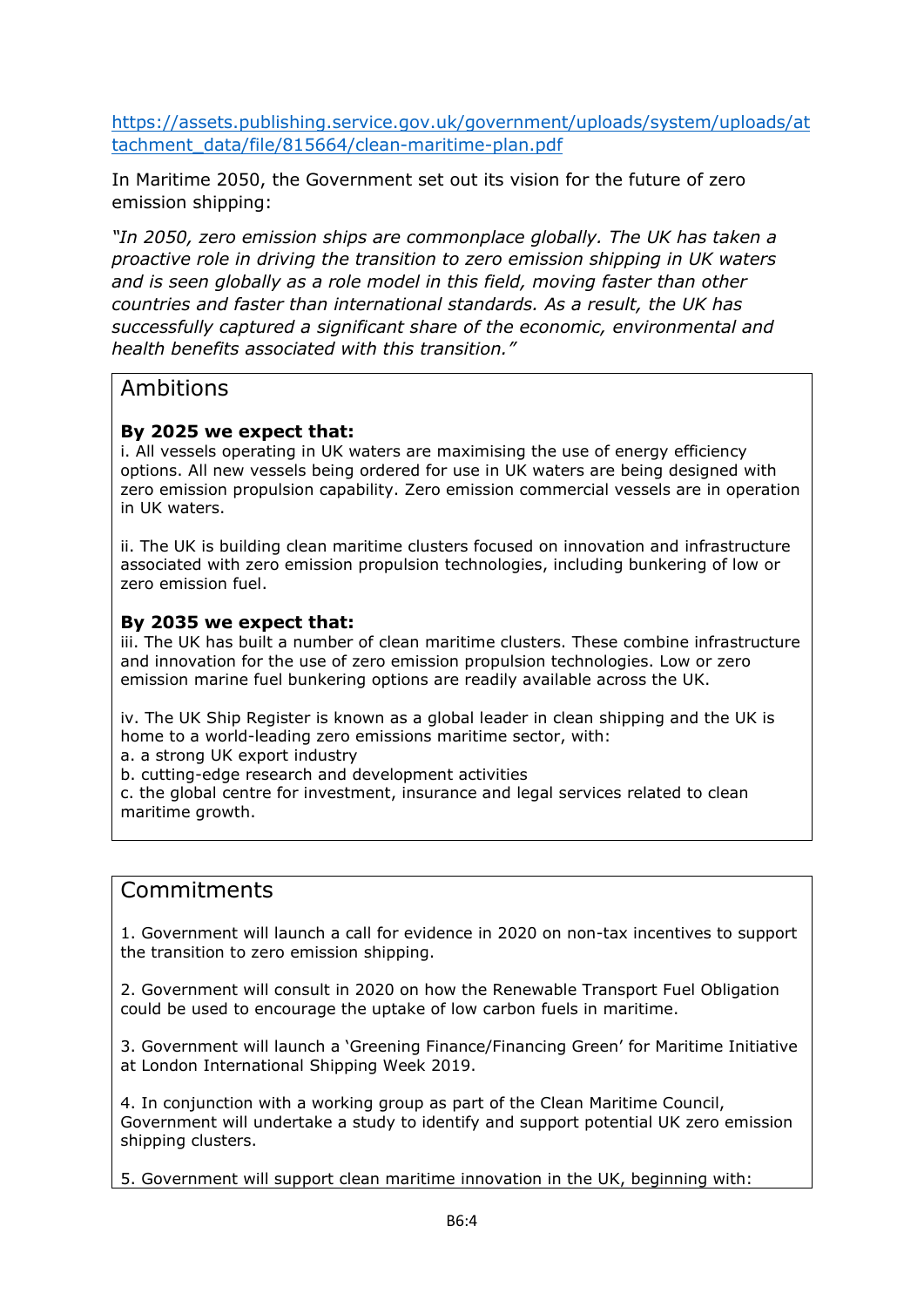- Providing seed funding to contribute to the establishment of MarRI-UK;
- Funding a competition for innovation in clean maritime in 2019;
- Launching a round of Government grant support for early-stage research projects related to clean maritime; and
- Establishing a Clean Maritime Award to celebrate leaders in the field of emissions reductions.

6. The Government will establish the Maritime Emissions Regulation Advisory Service (MERAS) by 2020. Supported by the Maritime and Coastguard Agency, MERAS will provide dedicated support to innovators using zero emission propulsion technologies, assisting them through the regulatory process.

In order to achieve the reductions greenhouse gas emissions required, it is estimated that energy efficiency improvements alone on vessels will not be sufficient and that the use of alternative fuels will be required. This leads to a whole range of big questions:

- What kind of fuel will be used?
- How will it be used?
- How will the fuel be stored?
- When will this happen?
- How much will it cost and how will we afford it?

Figure 3 outlines the range of potential options and pathways that could be used to help reach net zero targets. Different solutions will better fit different sized vessels, however the shoreside infrastructure and end use cost will also be vital in planning and reaching a solution. The Clean Marine Plan did not focus on one specific energy pathway but highlighted the advantages and disadvantages of different potential options. Transition fuels like biofuels are likely to play a role until new technologies come to the market.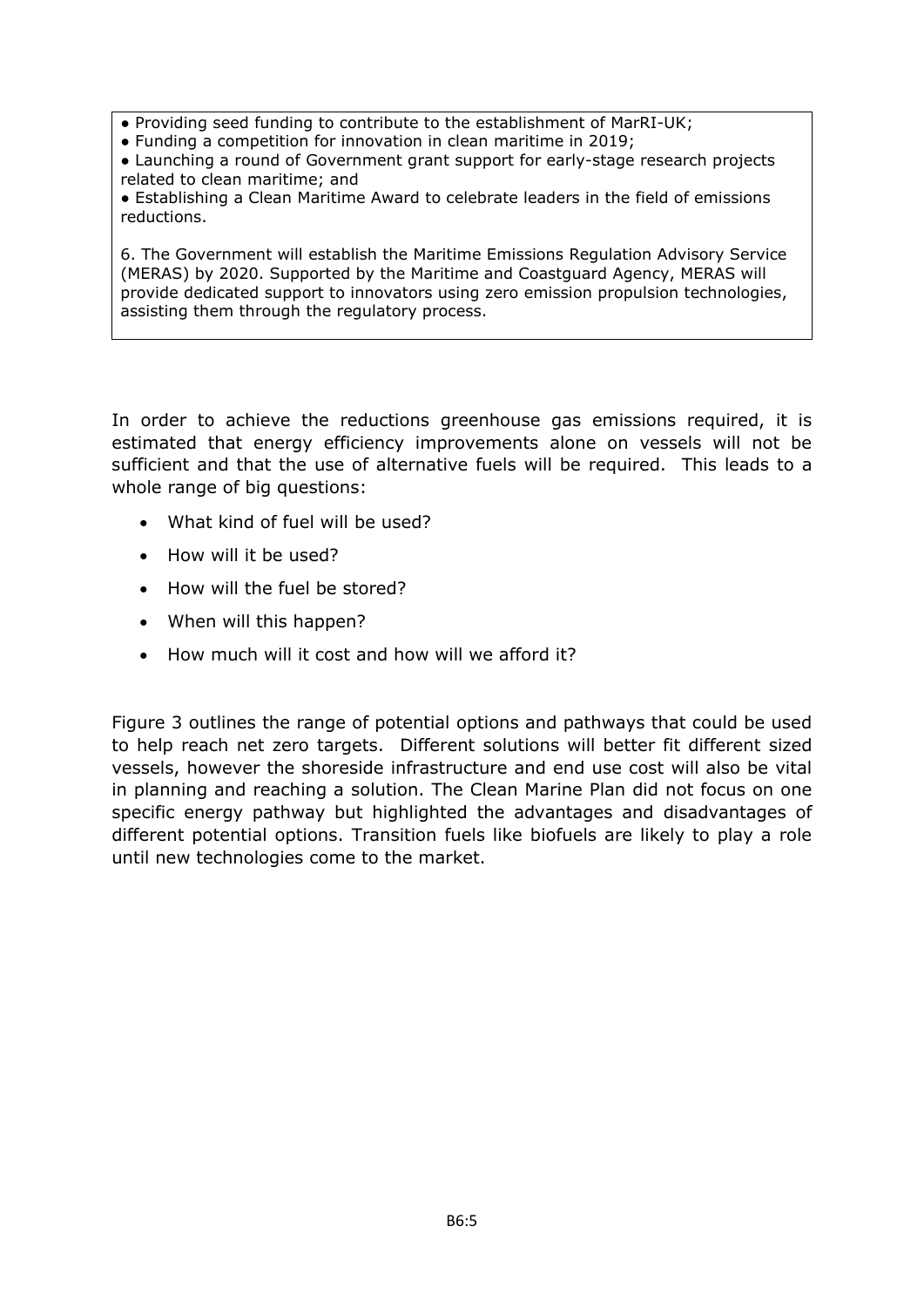

1 Steam Methane Reformer (SMR) + Carbon Capture & Storage<br>2 Equipment used for the Haber Bosch process

Figure 3 Technologies and fuels on a pathway to zero-emission shipping **Figure 3 Technologies and fuels on a pathway to zero-emission shipping**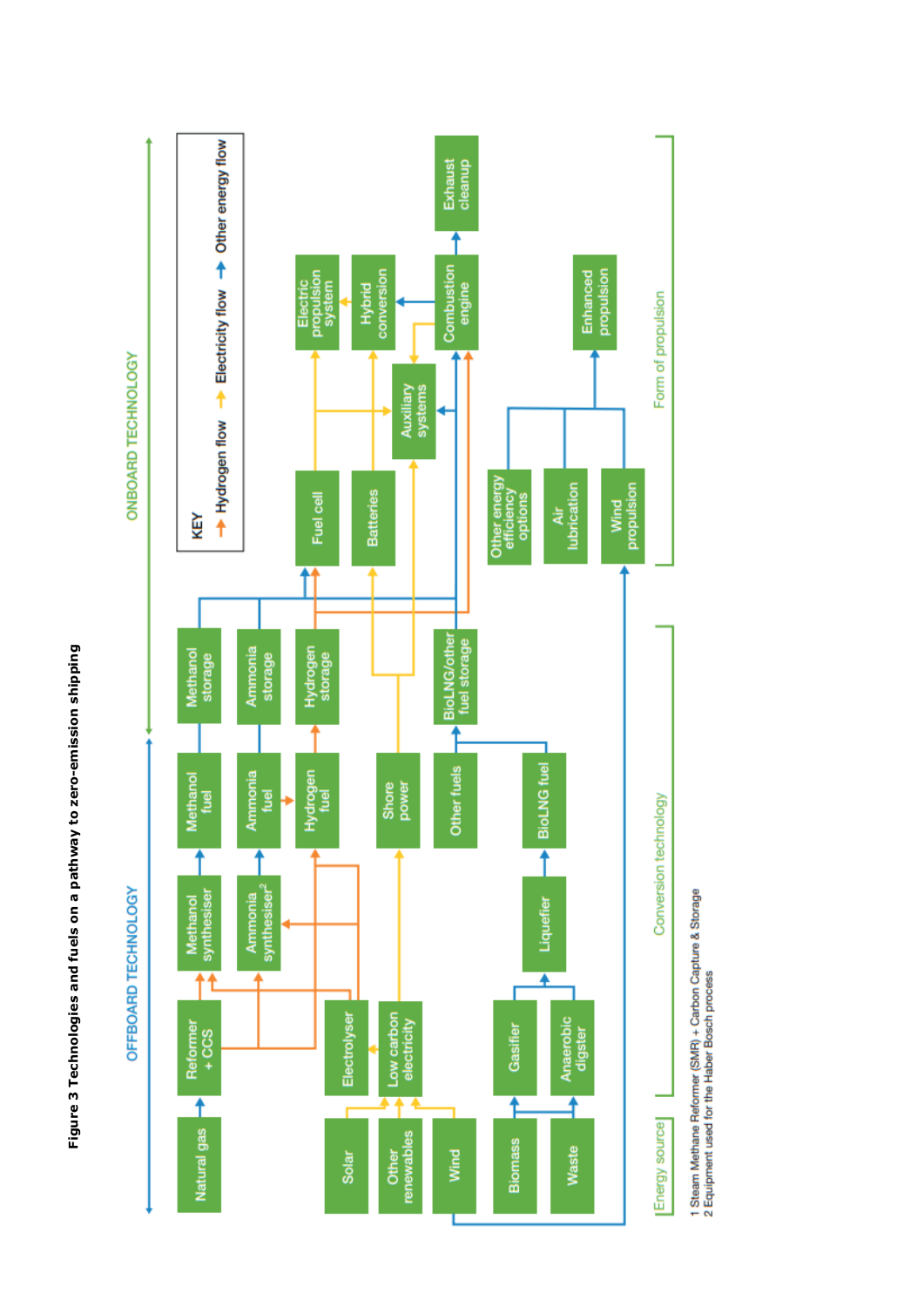#### Figure 4: Potential annual future global market for maritime emission reduction options<sup>49</sup>



Source: Frontier Economics for DfT

Figure 4 visualises the estimates of the potential annual global market size for the different maritime emission reduction options assessed in the research. More specifically, the research identified hydrogen and ammonia production technologies as offering the most significant potential economic benefits to the UK.

#### • *Hydrogen production technologies*

"The UK is well placed in relation to hydrogen production technologies. The UK's extensive experience in natural gas and reformer technologies would be a key advantage here. In addition, the UK is already a world leader in electrolysis activities, which are directly relevant to hydrogen production for zero emission shipping. It is estimated that the UK currently has around a 9% global export market share of reformer and CCS technologies, which are likely to be important elements of hydrogen production for zero emission shipping. Both China and the USA currently have market shares in excess of 10% in this area." There is currently no take-up of hydrogen fuel in the global fleet. If policies and incentives are in place to move towards zero emission shipping by the middle of the century, hydrogen fuel usage may increase or remain low depending on future cost effectiveness. However, hydrogen production technologies are an important input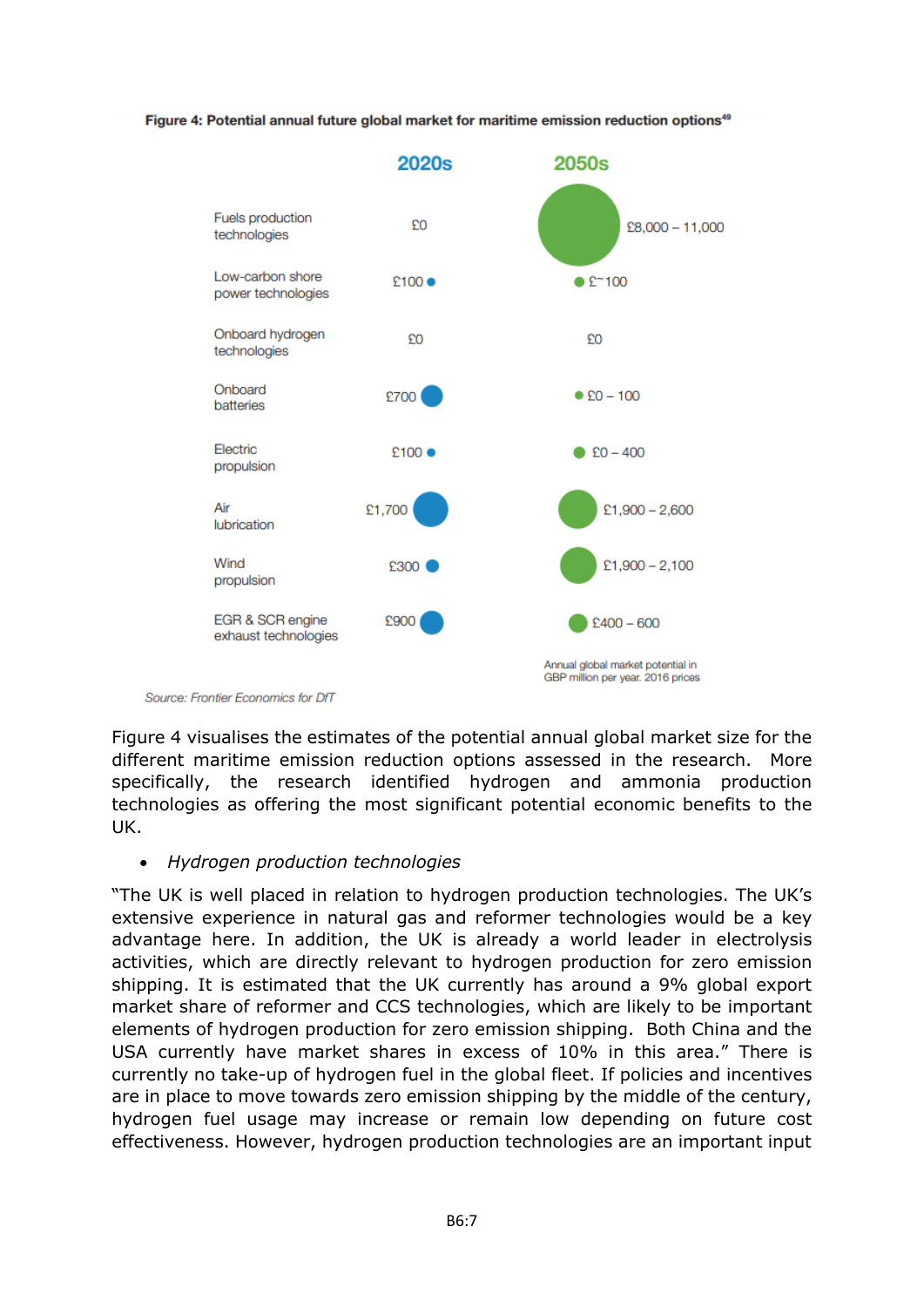to ammonia and in some cases methanol fuel which may have substantial expected take-up.

• *Ammonia production technologies*

The UK also has a strong competitive position in relation to ammonia production technologies. In particular, the UK has a strong domestic position for ammonia catalyst supply, and ammonia-based fertiliser is produced in volume in the UK. This is important because catalyst supply is a high-value part of the supply chain. The current take-up of onboard ammonia fuel technologies is relatively low so this is a nascent market at present."

## *3.2 Potential uptake of new technologies*

Running in parallel the Government has also commissioned research to investigate the likely take-up of technologies and alternative fuels, and the associated costs, under a number of different future scenarios.

● Container vessel traffic is estimated to make the highest contribution to UK international shipping GHG emissions, while ro-ro vessel traffic is estimated to be the highest contributor to UK domestic shipping GHG emissions.

● Under the assumptions made in the research, ammonia is estimated to be more cost-effective than methanol or hydrogen for most ship types. However, there is substantial uncertainty around this result, so it is not possible to reach definitive conclusions on this at present.

In addition, under these assumptions, generation of hydrogen, methanol and ammonia is estimated to be more cost effective using fossil fuels (with carbon capture and storage) rather than via electrolysis.

• LNG is not estimated to be a substantial part of the fuel mix in the future (whether near future, around 2035, or longer-term, around 2050) under any scenarios that achieve the reductions in GHGs required by the IMO GHG Strategy.

● Electricity is estimated to play a much smaller role than that of alternative fuels, with electric propulsion take up limited to vessels that operate short voyages, such as short ferry crossings. Whilst its use is expected to be more significant for the UK domestic fleet than the UK international fleet, it is still estimated to remain relatively small under all scenarios. This conclusion is sensitive, however, to current cost assumptions, such as regarding the capital cost of batteries.

● Whether or not shipping has access to biofuels is not estimated to result in a significant difference in the costs to business of delivering the reduction in GHGs required by the IMO GHG Strategy. This last point is relevant given the need to ensure, across the economy, the optimal use of limited feedstocks of sustainable bioenergy supply. The most recent advice from Government's independent advisory body, the Committee on Climate Change, suggests that the use of biofuels should be directed towards those sectors which faces the hardest challenges to abate emissions. The extent to which biofuels may play a role in decarbonising the maritime sector will need to be considered carefully against the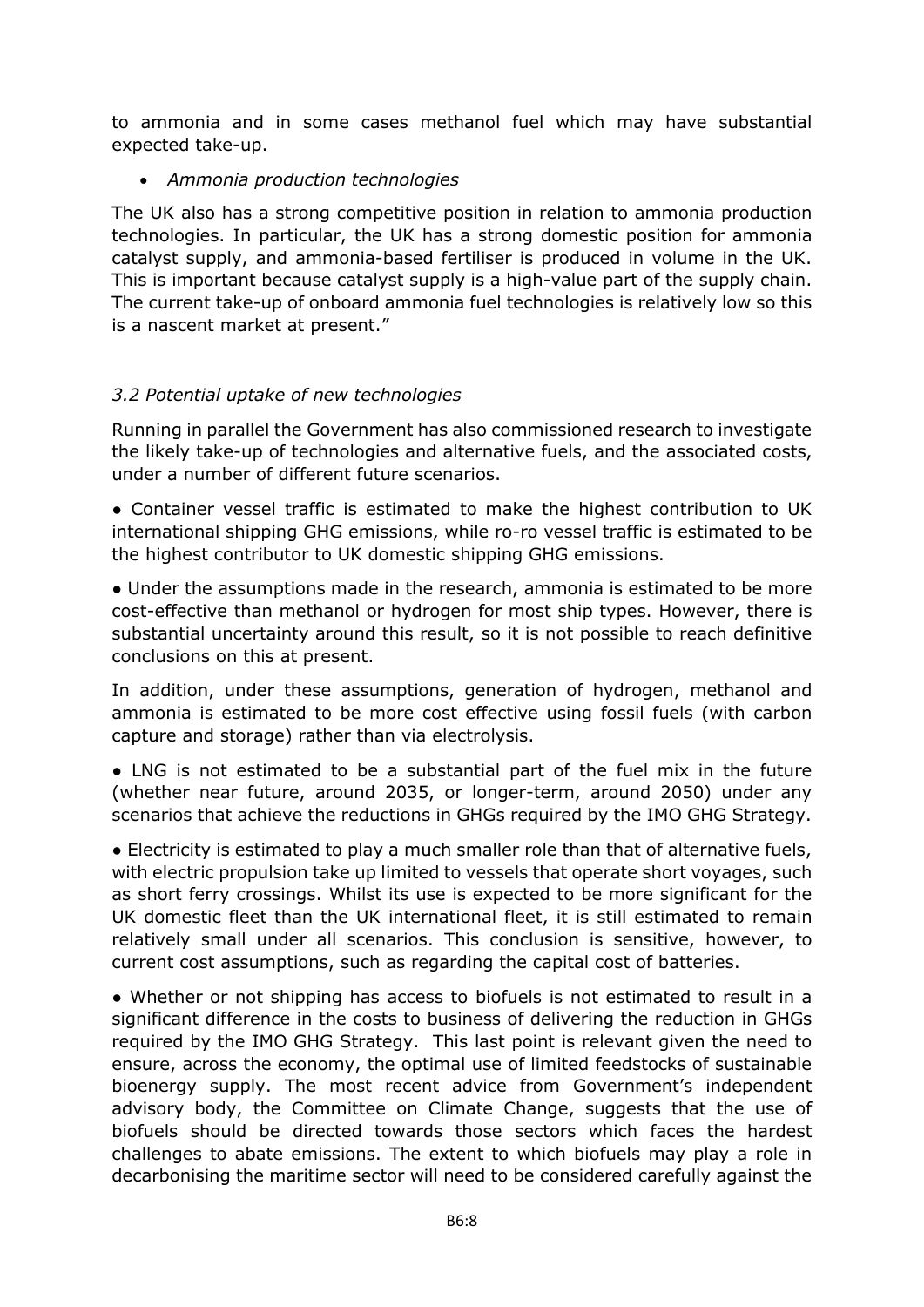needs of these other sectors (such as aviation and heavy goods vehicles) to ensure cost-effective decarbonisation for the whole economy.

• There are also important considerations regarding hydrogen, ammonia and methanol as alternative fuels. Since none of these fuels are currently widely used for marine propulsion, their uptake will require the development of both safety standards and bunkering infrastructure. It should be noted, however, that the maritime sector already has significant experience working with each of these products, which are already shipped as cargo on a significant global scale. As such, there already exists global infrastructure and established standards for their handling, storage and transport in bulk form.

## *3.3 Zero emission shipping clusters*

To assist in the development of a systems approach to the development of alternative fuel bunkering in the UK, the Government in conjunction with the Clean Maritime Council will undertake a study on zero emission shipping clusters. This study will include a detailed assessment of the infrastructure required to enable the uptake of alternative fuelled vessels. This will include consideration of the refuelling requirements of vessels, as well as whether there are particular geographic locations suitable for the production, storage and distribution of alternative fuels for shipping including any dependencies or synergies with other economic sectors such as heating or other transport modes. The study will consider the issues of sustainability of alternative fuel production, noting where clusters have particular advantages in producing fuels with the greatest emission reduction potential (e.g. CCUS opportunities and renewable energy availability). It will also take into account opportunities as well as safety and cost challenges related to, integration with the wider energy system and work ongoing to decarbonise the wider freight system (e.g. with regards to HGV and rail).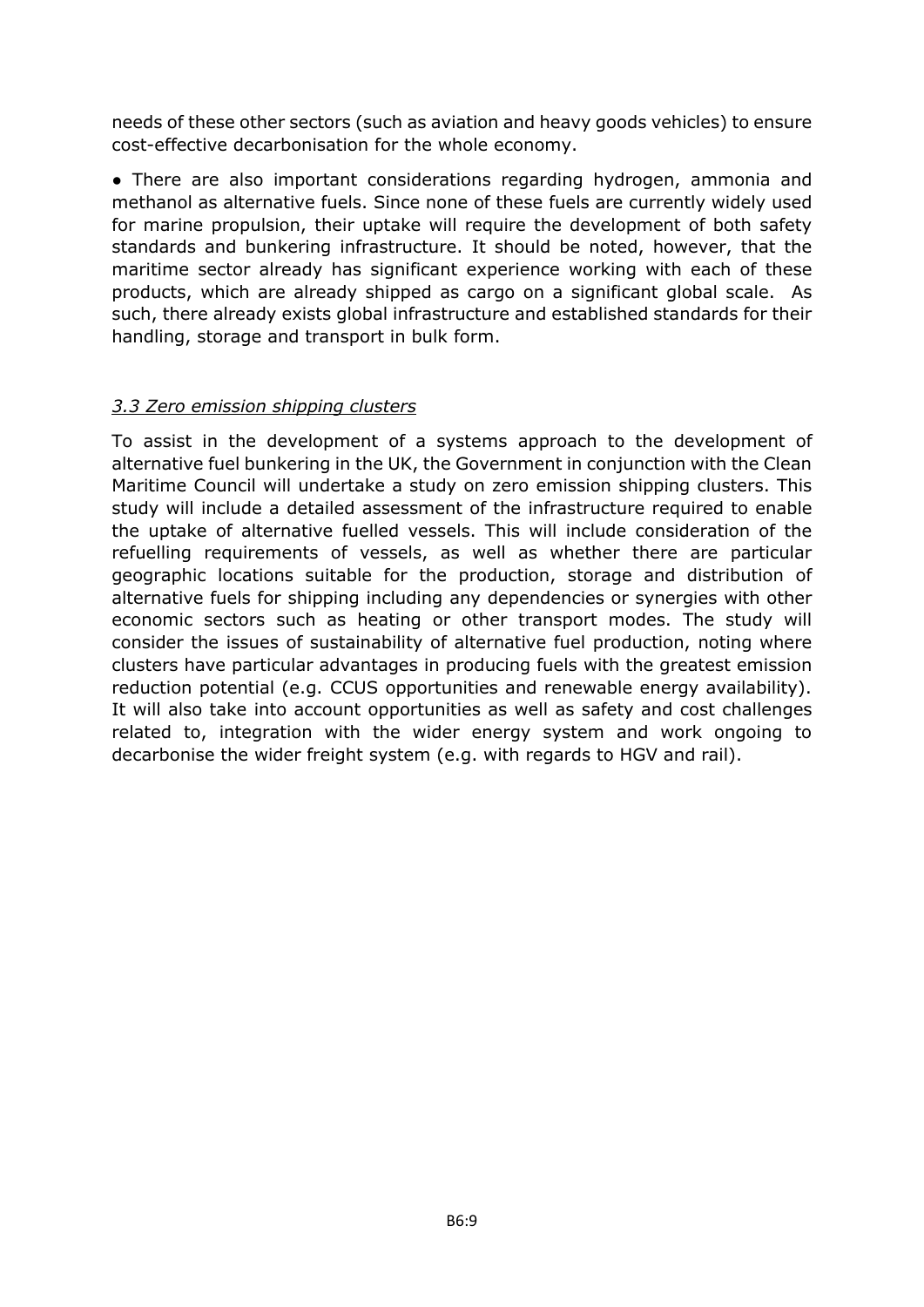

**Figure 5 Areas of potential demand and supply for clean maritime technologies**

## *3.4 Developing new technology and operational trials*

The Clean Maritime Council will engage closely with research organisations, such as MarRI-UK, to ensure strong collaboration between Government, industry and academia. This will be aimed at encouraging innovation (and, where possible trials or demonstrations) across a spectrum of emissions abatement options (both on board and landside) to enable low cost movement along the pathway to zero emissions.

The Carbon Trust's Offshore Wind Accelerator (OWA) was launched in 2008, with the focus on commercialising key technologies in the supply chain for offshore wind farms. As the industry moves forward, the OWA is looking to support the development and implementation of low emissions vessels. Reducing the emissions and fuel consumption of offshore wind vessels will have a positive effect on the environmental impact of offshore wind energy and will continue to make offshore wind a more commercially viable energy source. As part of this ongoing